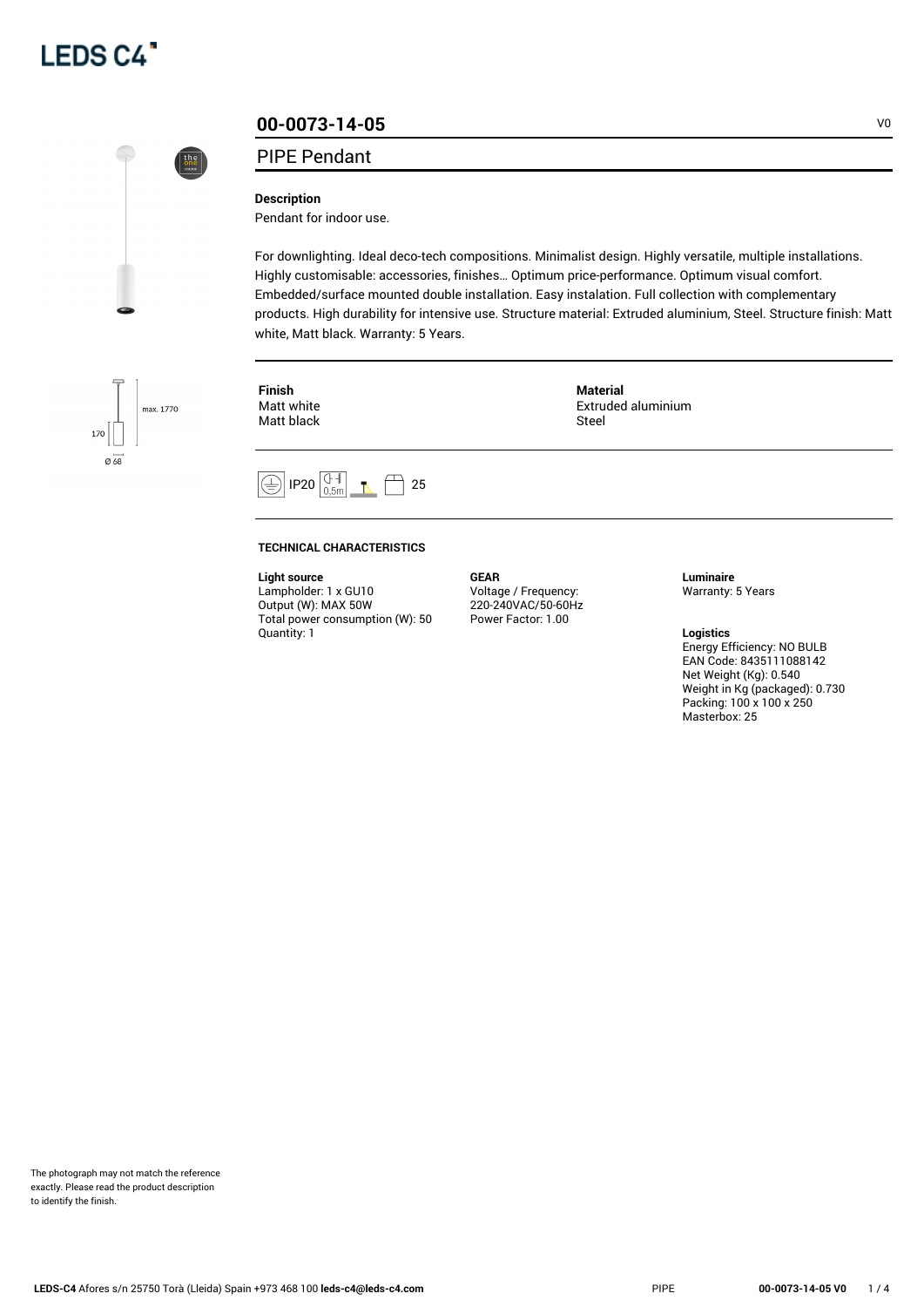

#### **OPTIONAL ACCESSORIES**



#### **71-5967-14-14**

Structure material: Aluminium Dimensions: 85 x 146 x 51 Net Weight (Kg): 0.095



#### **71-0073-05-05**

Structure material: Steel Dimensions: 68 x 0 x 20 Net Weight (Kg): 0.045



### **71-0073-14-14**

Structure material: Steel Dimensions: 68 x 0 x 20 Net Weight (Kg): 0.045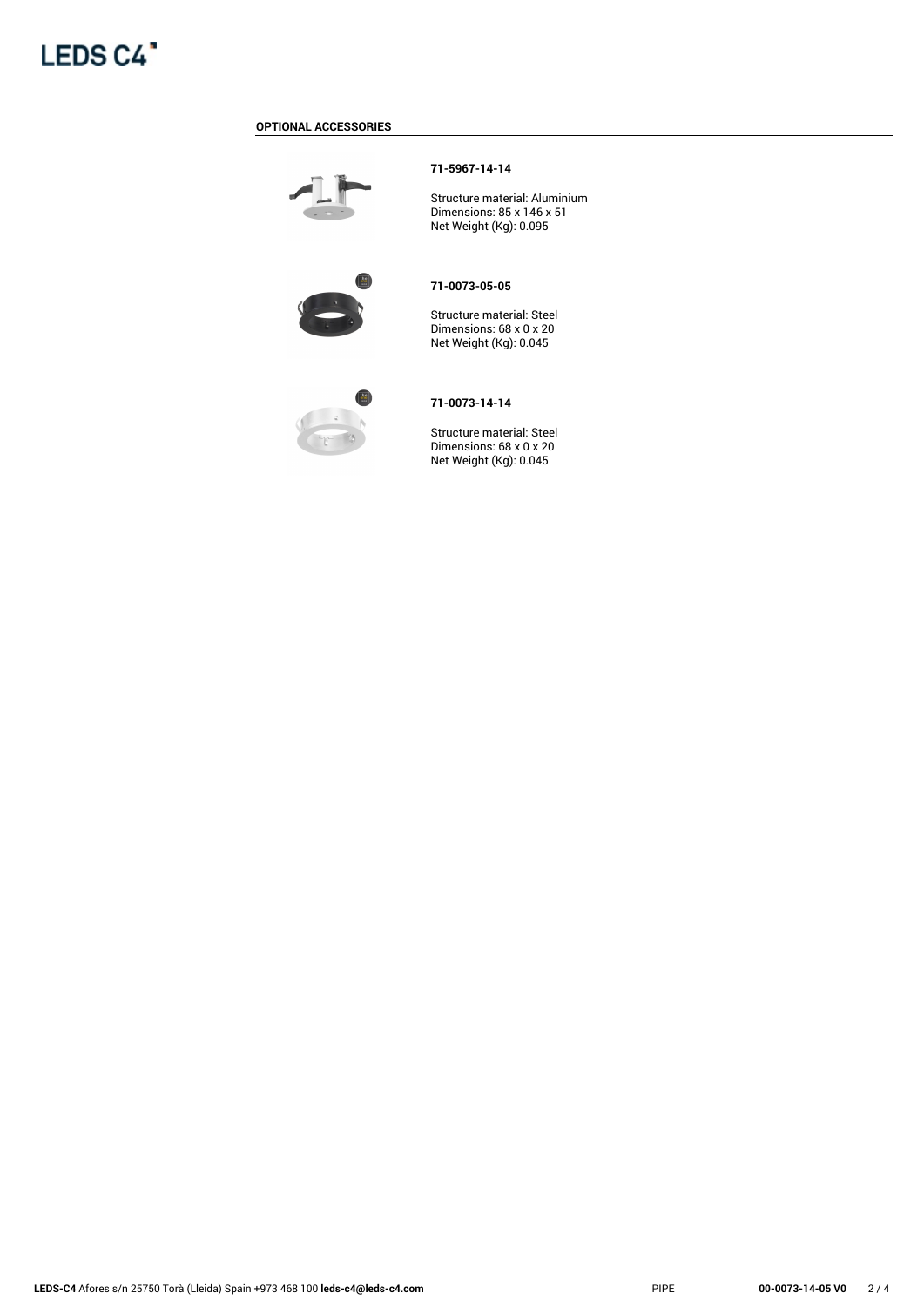